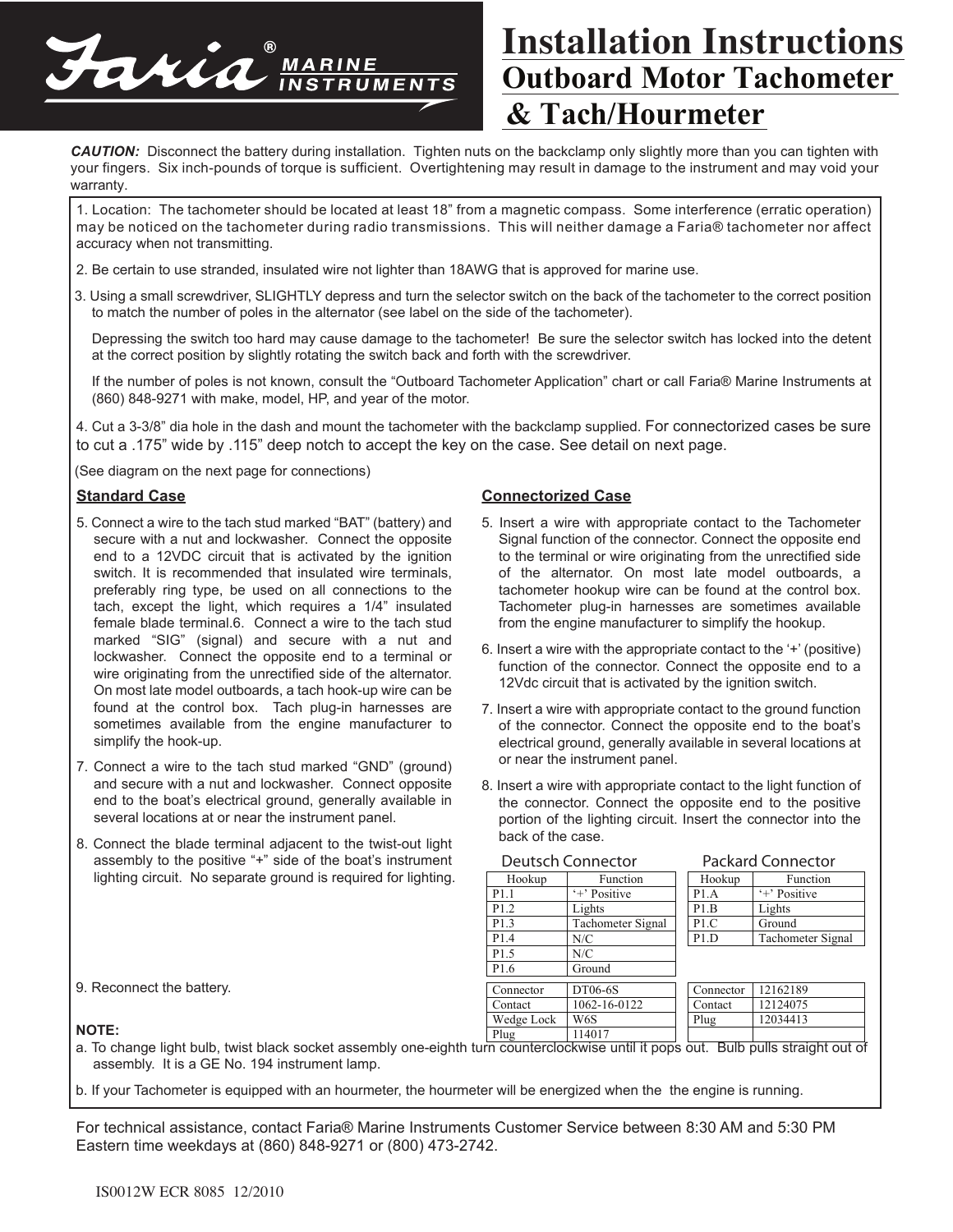## *Standard Case Wire connections*



## *Connectorized Case Wire connections*



IS0012W ECR 8085 12/2010